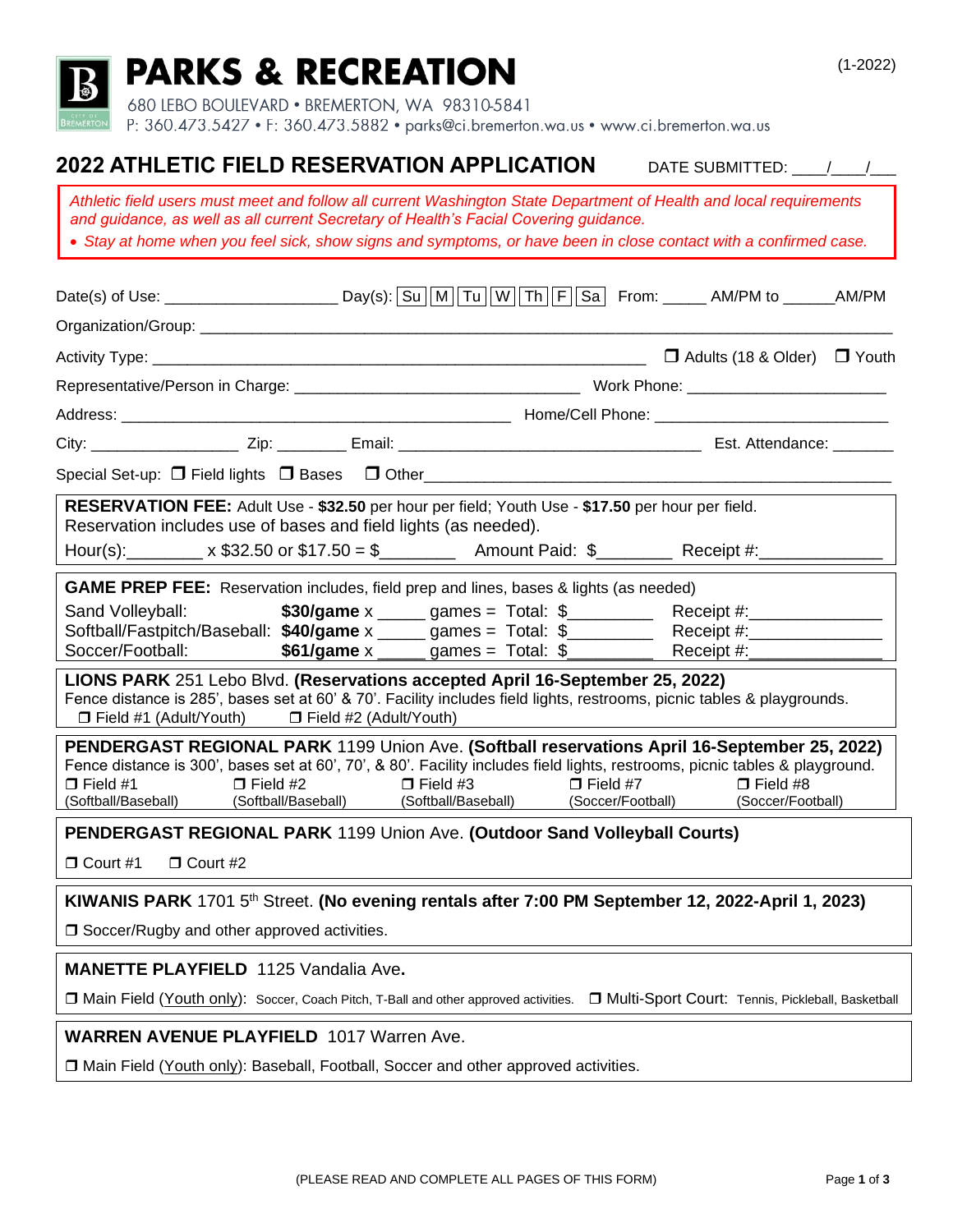#### **ATHLETIC FIELD RENTAL INFORMATION**

- 1. City of Bremerton codes and ordinances are enforced. **No alcohol is allowed in buildings, parking lots, athletic fields, or park grounds**. Failure to comply could lead to immediate termination of field use.
- 2. The person completing the Athletic Field Reservation form must be at least 21 years of age and must provide adequate supervision at all times.
- 3. Reservations are not accepted more than twelve (12) months in advance or less than two (2) days prior to the date of use. Reservations requested within two days are handled on a case by case basis. Some events may require a Special Event Permit available from City Hall. Note: Special Event permitting may take 3-5 weeks to process and may require additional fees.
- 4. Commercial use may require a Concession Agreement, Insurance and a City of Bremerton Business License
- 5. City of Bremerton Parks & Recreation Department existing and future events and programs have priority.
- 6. The misuse of Bremerton Parks & Recreation facilities or the failure to conform to the rules and regulations will be sufficient grounds to deny future applications for field use.
- 7. Groups or individuals who damage City property will be held responsible for the cost of repair or replacement.
- 8. Applicants must include a copy of practice and/or game schedule with this application when requesting field use for the season.
- 9. Full payment is required before using any athletic field.
- 10. Inclement Weather: **Groups may contact the department "Rain Line" at (360) 473-5700 for field playability. The "Rain Line" is updated by 4:00PM daily**. If the department determines a field is unsafe for play, the use will be cancelled and a full refund will be provided.
- 11. Field conflicts such as scheduling, lights not operating, poor field conditions, etc. should be directed to the Athletics Coordinator at (360) 473-5427 (work) or (360) 689-2582 (cell).

### **WAIVER OF LIABILITY AND HOLD HARMLESS AGREEMENT**

I certify that I am an authorized representative of the organization or group listed above and that the above statements are true. I agree for myself and for the organization or group named above to supervise all activity on the premises, and to fully comply with and/or enforce all City rules and regulations during the time allocated for use by the organization or group. This agreement may be immediately terminate if the organization or group fails to comply with and/or enforce City rules and regulations.

In consideration for the acceptance of this application, the organization or group named herein hereby waives, releases and agrees to hold harmless the City of Bremerton, its officers, officials, employees, agents and volunteers including class instructors from any and all claims of injuries, damages, losses or suits, including all legal costs and attorney's fees, arising out of or in connection with the participation in this agreement and the use of this City facility by the organization or group named herein.

### **I HAVE FULLY INFORMED MYSELF OF THE CONTENTS OF THIS AGREEMENT BEFORE SIGNING IT.**

|                    | Date: $/$ /                   |  |
|--------------------|-------------------------------|--|
| <b>OFFICE USE:</b> | Date: $\frac{1}{\sqrt{2\pi}}$ |  |
|                    |                               |  |